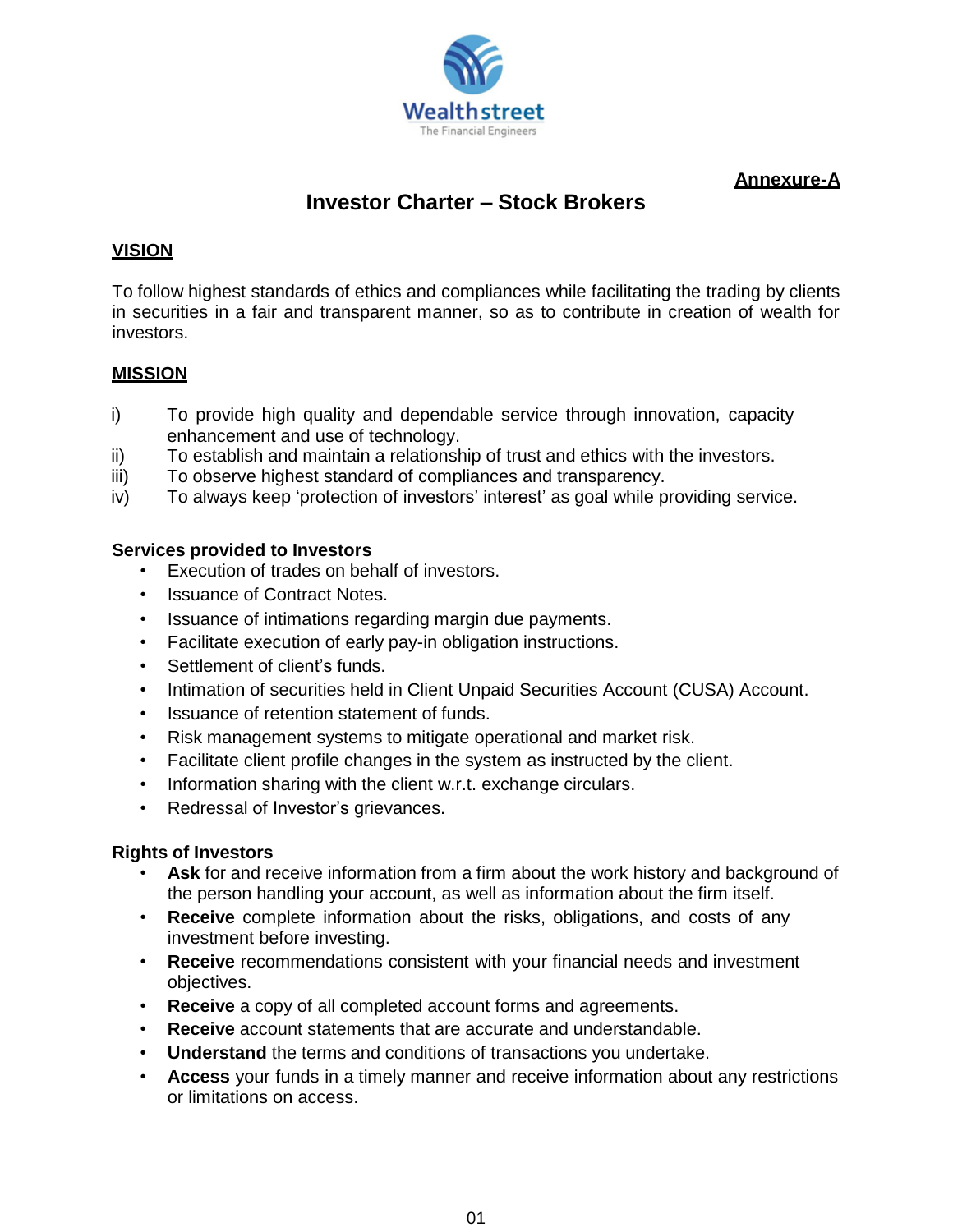

- **Receive** complete information about maintenance or service charges, transaction or redemption fees, and penalties.
- **Discuss** your grievances with compliance officer of the firm and receive prompt attention to and fair consideration of your concerns.

#### **Various activities of Stock Brokers with timelines**

| S.No. | <b>Activities</b>                                                          | <b>Expected Timelines</b>                                                                                                                                     |
|-------|----------------------------------------------------------------------------|---------------------------------------------------------------------------------------------------------------------------------------------------------------|
| 1.    | KYC entered into KRA System and<br><b>CKYCR</b>                            | 10 days of account opening                                                                                                                                    |
| 2.    | <b>Client Onboarding</b>                                                   | Immediate, but not later than one week                                                                                                                        |
| 3.    | Order execution                                                            | Immediate on receipt of order, but not<br>later than the same day                                                                                             |
| 4.    | <b>Allocation of Unique Client Code</b>                                    | Before trading                                                                                                                                                |
| 5.    | Copy of duly completed Client<br><b>Registration Documents to clients</b>  | 7 days from the date of upload of Unique<br>Client Code to the Exchange by the                                                                                |
|       |                                                                            | trading member                                                                                                                                                |
| 6.    | <b>Issuance of contract notes</b>                                          | 24 hours of execution of trades                                                                                                                               |
| 7.    | Collection of upfront margin from<br>client                                | Before initiation of trade                                                                                                                                    |
| 8.    | Issuance of intimations regarding<br>other margin due payments             | At the end of the T day                                                                                                                                       |
| 9.    | Settlement of client funds                                                 | 30 days / 90 days for running account<br>settlement (RAS) as per the preference of<br>client.<br>If consent not given for RAS - within 24<br>hours of pay-out |
|       | 10. Statement of Accounts' for Funds,<br><b>Securities and Commodities</b> | Weekly basis (Within four trading days of<br>following week)                                                                                                  |
| 11.1  | Issuance of retention statement of<br>funds/commodities                    | 5 days from the date of settlement                                                                                                                            |
| 12.   | <b>Issuance of Annual Global</b><br><b>Statement</b>                       | 30 days from the end of the financial year                                                                                                                    |
|       | 13. Investor grievances redressal                                          | 30 days from the receipt of the complaint                                                                                                                     |

#### **DOs and DON'Ts for Investors**

| DOs                                           | DON'Ts                           |
|-----------------------------------------------|----------------------------------|
| 1. Read all documents and conditions being    | 1. Do not deal with unregistered |
| agreed before signing the account opening     | stock broker.                    |
| form.                                         | 2. Do not forget to strike off   |
| 2. Receive a copy of KYC, copy of account     | blanks in your account           |
| opening documents and Unique Client Code.     | opening and KYC.                 |
| 3. Read the product / operational framework / | 3. Do not submit an incomplete   |
| timelines related to various Trading and      | account opening and KYC          |
| Clearing & Settlement processes.              | form.                            |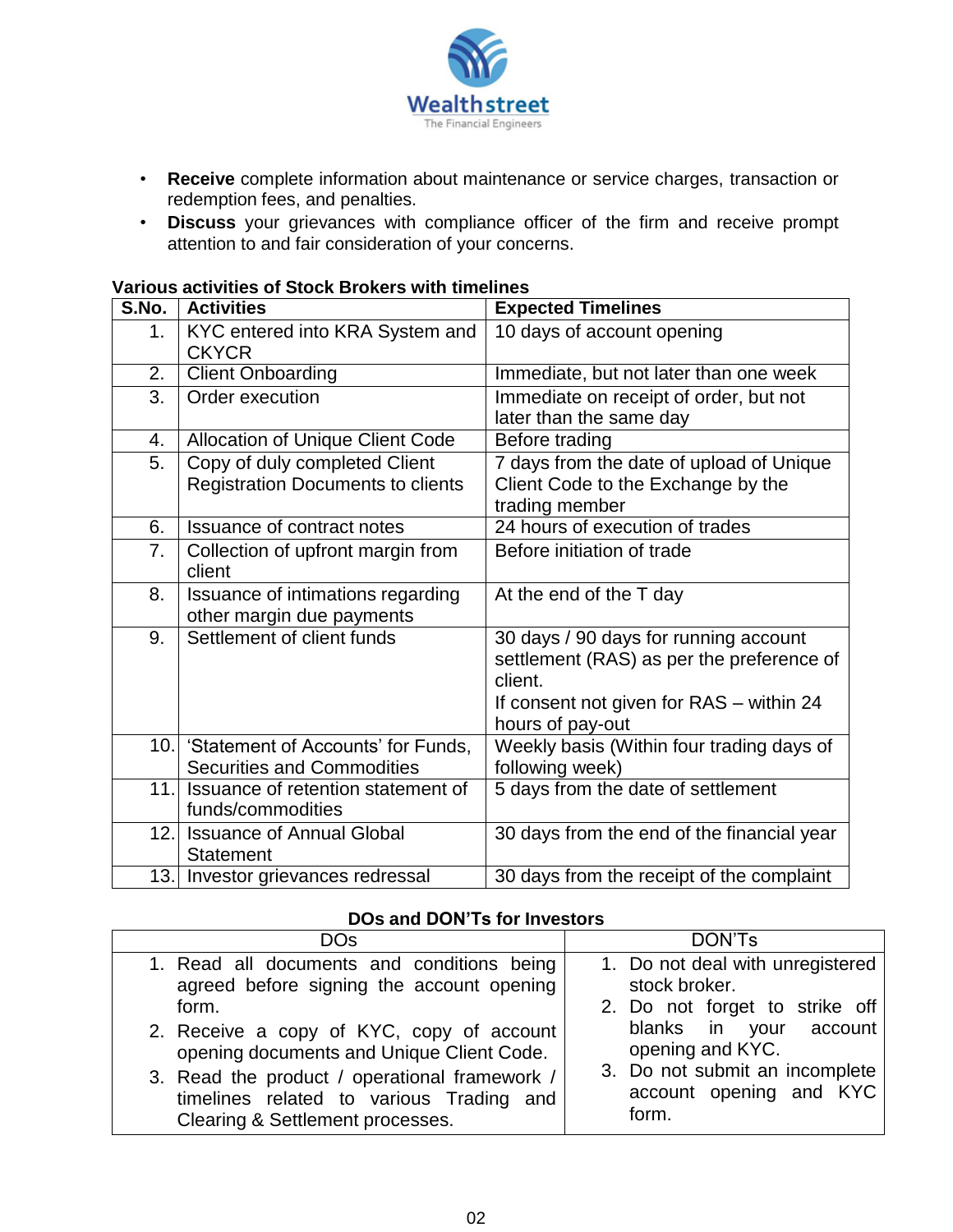

- 4. Receive all information about brokerage, fees and other charges levied.
- 5. Register your mobile number and email ID in your trading, demat and bank accounts to get regular alerts on your transactions.
- 6. If executed, receive a copy of Power of Attorney. However, Power of Attorney is not a mandatory requirement as per SEBI / Stock Exchanges. Before granting Power of Attorney, carefully examine the scope and implications of powers being granted.
- 7. Receive contract notes for trades executed, showing transaction price, brokerage, GST and STT etc. as applicable, separately, within 24 hours of execution of trades.
- 8. Receive funds and securities / commodities on time within 24 hours from pay-out.
- 9. Verify details of trades, contract notes and statement of account and approach relevant authority for any discrepancies. Verify trade details on the Exchange websites from the trade verification facility provided by the Exchanges.
- 10.Receive statement of accounts periodically. If opted for running account settlement, account has to be settled by the stock broker as per the option given by the client (30 or 90 days).
- 11.In case of any grievances, approach stock broker or Stock Exchange or SEBI for getting the same resolved within prescribed timelines.
- 4. Do not forget to inform any change in information linked to trading account and obtain confirmation of updation in the system.
- 5. Do not transfer funds, for the purposes of trading to anyone other than a stock broker. No payment should be made in name of employee of stock broker.
- 6. Do not ignore any emails / SMSs received with regards to trades done, from the Stock Exchange and raise a concern, if discrepancy is observed.
- 7. Do not opt for digital contracts, if not familiar with computers.
- 8. Do not share trading password.
- 9. Do not fall prey to fixed / guaranteed returns schemes.
- 10.Do not fall prey to fraudsters sending emails and SMSs luring to trade in stocks / securities promising huge profits.
- 11.Do not follow herd mentality for investments. Seek expert and professional advice for your investments.

# **Grievance Redressal Mechanism**

**Level 1** – Approach the Stock Broker at the designated Investor Grievance e-mail ID of the stock broker. The Stock Broker will strive to redress the grievance immediately, but not later than 30 days of the receipt of the grievance.

**Level 2** – Approach the Stock Exchange using the grievance mechanism mentioned at the website of the respective exchange.

Complaints Resolution Process at Stock Exchange explained graphically: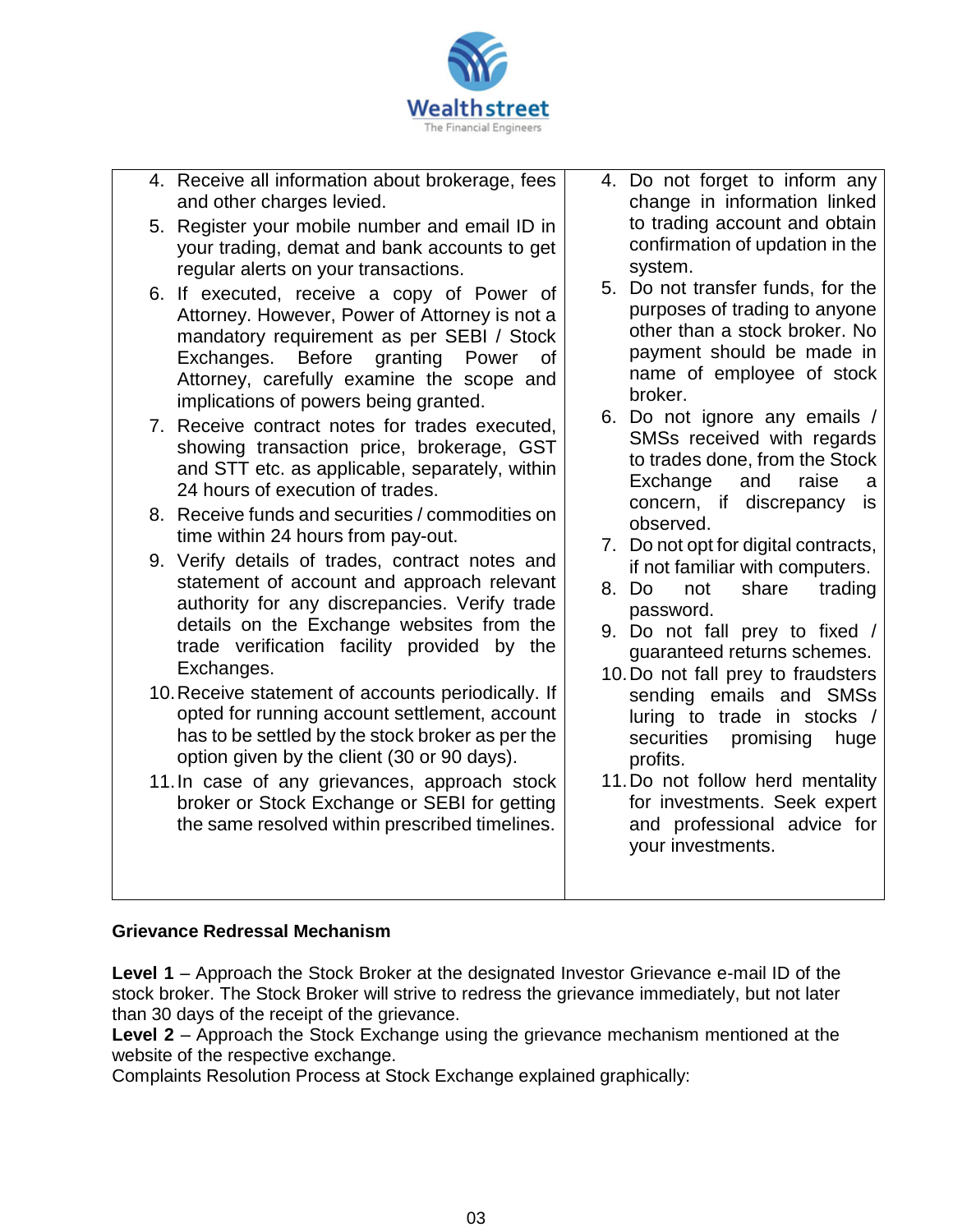



#### **Timelines for complaint resolution process at Stock Exchanges against stock brokers**

| <b>S. No.</b> | <b>Type of Activity</b>                                                                                     | <b>Timelines for activity</b>                                                                                                                                                                           |
|---------------|-------------------------------------------------------------------------------------------------------------|---------------------------------------------------------------------------------------------------------------------------------------------------------------------------------------------------------|
| 1.            | <b>Receipt of Complaint</b>                                                                                 | Day of complaint (C Day).                                                                                                                                                                               |
| 2.            | Additional information sought from the<br>investor, if any, and provisionally<br>forwarded to stock broker. | $\overline{C}$ + 7 Working days.                                                                                                                                                                        |
| 3.            | Registration of the complaint and<br>forwarding to the stock broker.                                        | C+8 Working Days i.e. T day.                                                                                                                                                                            |
| 4.            | Amicable Resolution.                                                                                        | T+15 Working Days.                                                                                                                                                                                      |
| 5.            | Redressal<br>Refer<br>Grievance<br>to<br>Committee (GRC), in case of no<br>amicable resolution.             | T+16 Working Days.                                                                                                                                                                                      |
| 6.            | Complete resolution process post $T + 30$ Working Days.<br>GRC.                                             |                                                                                                                                                                                                         |
| 7.            | In case where the GRC Member<br>requires additional information, GRC<br>order shall be completed within.    | T + 45 Working Days.                                                                                                                                                                                    |
| 8.            | Implementation of GRC Order.                                                                                | On receipt of GRC Order, if the order is in<br>favour of the investor, debit the funds of the<br>stock broker. Order for debit is issued<br>immediately or as per the directions given in<br>GRC order. |
| 9.            | In case the stock broker is aggrieved<br>by the GRC order, will provide<br>intention to avail arbitration   | Within 7 days from receipt of order                                                                                                                                                                     |